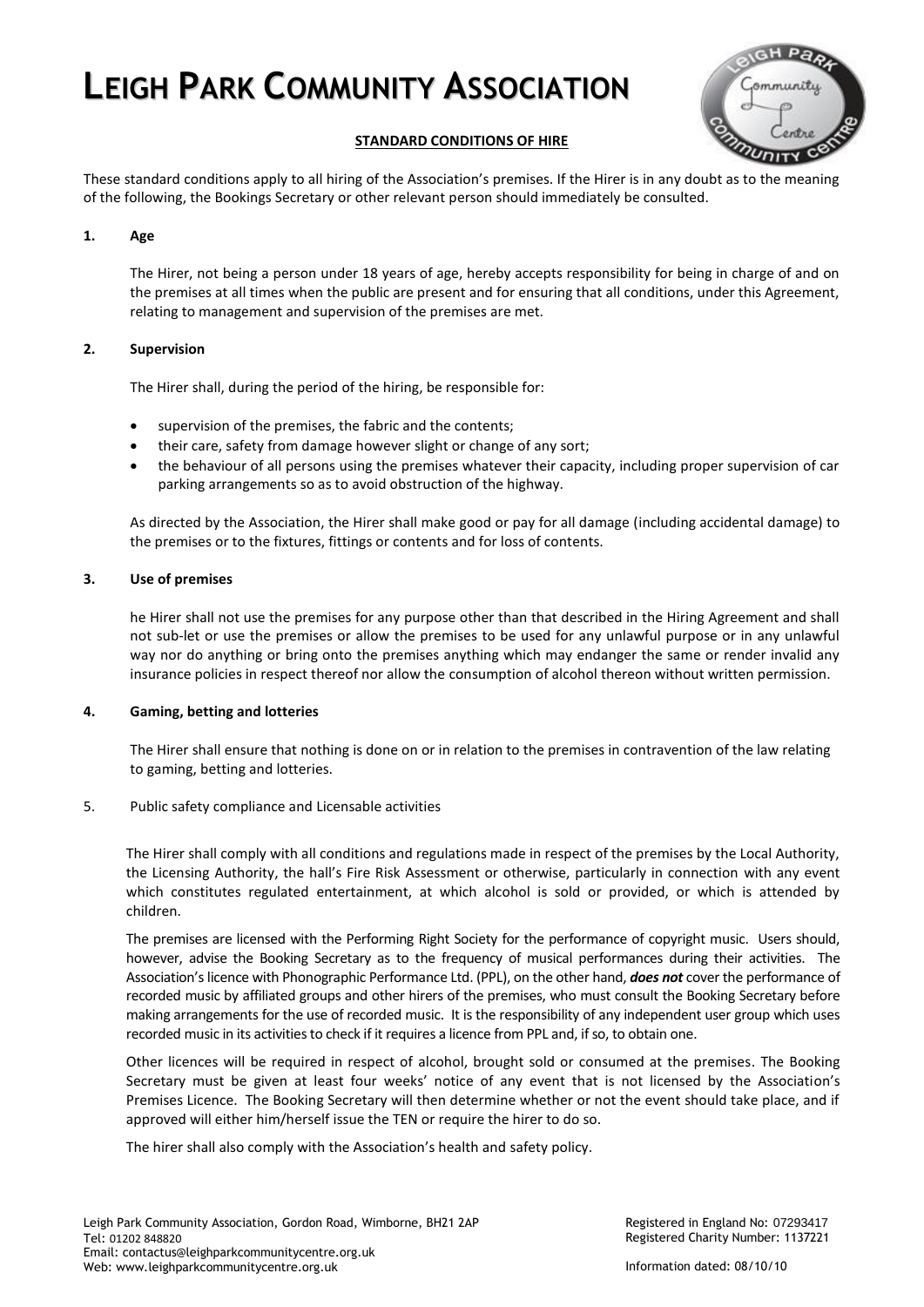

- (a) The Hirer acknowledges that they have received instruction in the following matters:
	- The action to be taken in event of fire. This includes calling the Fire Service and evacuating the
	- The location and use of fire equipment. (Include diagram of location when handing over keys.)
	- Escape routes and the need to keep them clear.
	- Method of operation of escape door fastenings.
	- Appreciation of the importance of any fire doors and of closing all fire doors at the time of a fire.
- (b) In advance of an entertainment or play the Hirer shall check the following items:
	- That all fire exits are unlocked and panic bolts in good working order.
	- That all escape routes are free of obstruction and can be safely used.
	- That any fire doors are not wedged open.
	- That exit signs are illuminated.
	- That there is no obvious fire hazard on the premises.

## **6. Means of escape**

- (a) All means of exit from the premises must be kept free from obstruction and immediately available for instant free public exit.;
- (b) The emergency lighting supply illuminating all exit signs and routes must be turned on during the whole of the time the premises are occupied (if not operated by an automatic mains failure switching device).

## **7. Outbreaks of fire**

The Fire Service shall be called to any outbreak of fire, however slight, and details thereof shall be given to the Secretary of the Association.

## **8. Health and hygiene**

The Hirer shall, if preparing, serving or selling food, observe all relevant food health and hygiene legislation and regulation. In particular dairy products, vegetables and meat on the premises must be refrigerated and stored in compliance with the Food Temperature Regulations.

## **9. Electrical appliance safety**

The Hirer shall ensure that any electrical appliances brought by them to the premises and used there shall be safe, in good working order, and used in a safe manner in accordance with the Electricity at Work Regulations 1989 and any subsequent legislation. Where a residual circuit breaker is provided the hirer *must* make use of it in the interests of public safety.

## **10. Insurance and indemnity**

- (a) The Hirer shall be liable for:
	- (i) the cost of repair for any damage done to any part of the premises including the surrounding land and the contents of the premises (including accidental and malicious damage);
	- (ii) all claims, losses, damages and costs made against or incurred by the Association, its employees, volunteers, agents or invitees in respect of damage or loss of property or injury to persons arising as a result of the use of the premises by the Hirer (including the storage of equipment);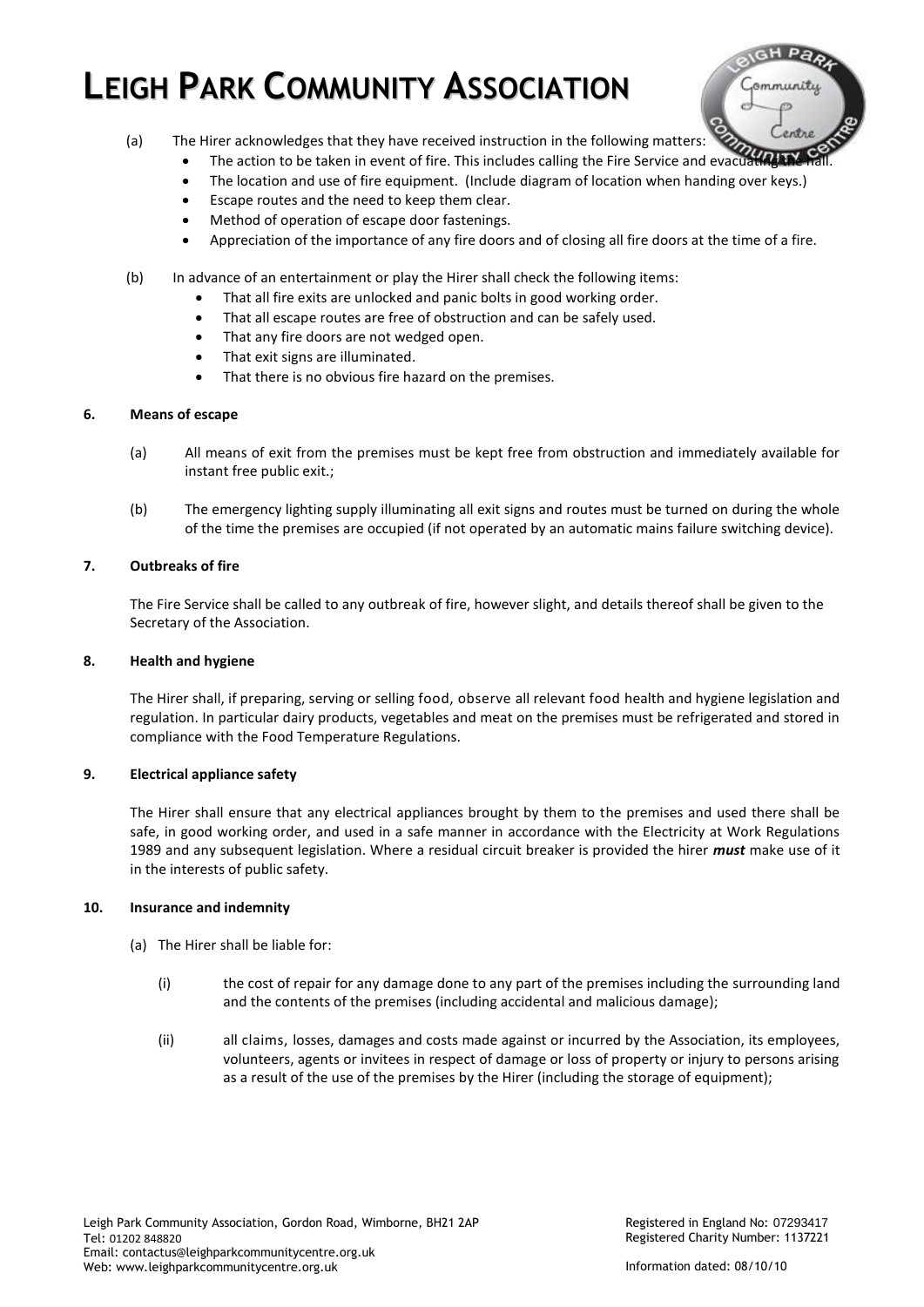

- (iii) all claims, losses, damages and costs made against or incurred by the Association, their employees, volunteers, agents or invitees as a result of any nuisance caused to a third party as a result of the use of the premises by the Hirer and, subject to sub-clause (b), the Hirer shall indemnify and keep indemnified accordingly each member of the Association's Management Committee and the Association's employees, volunteers, agents and invitees against such liabilities.
- (b) The Association shall take out adequate insurance to insure the liabilities described in sub-clause (a)(i) above and may, in its discretion and in the case of non commercial hirers, insure the liabilities described in sub-clauses (a)(ii) and (iii) above. The Association shall claim on its insurance for any liability of the Hirer hereunder but the Hirer shall indemnify and keep indemnified each member of the Association's Management Committee and the Association's employees, volunteers, agents and invitees against (a) any insurance excess incurred and (b) the difference between the amount of the liability and the monies received under the insurance policy.
- (c) Where the Association does not insure the liabilities described in sub-clauses (a) (ii) and (iii) above, the Hirer shall take out adequate insurance to insure such liability and on demand shall produce the policy and current receipt or other evidence of cover to the Association's authorised representative. Failure to produce such policy and evidence of cover will render the hiring void and enable the Association to rehire the premises to another hirer.

The Association is insured against any claims arising out of its *own* negligence.

## **11. Accidents and dangerous occurrences**

The Hirer must report all accidents involving injury to the public to a member of the Association's Management Committee *as soon as possible* and complete the relevant section in the Association's accident book. Any failure of equipment belonging to the Association or brought in by the Hirer must also be reported *as soon as possible*. Certain types of accident or injury must be reported. The Authorised Representative will give assistance in making this report. This is in accordance with the Reporting of Injuries, Diseases and Dangerous Occurrences Regulations 1995 (RIDDOR).

#### **12. Explosives and flammable substances**

The Hirer shall ensure that:

- (a) Highly flammable substances are not brought into, or used in any part of the premises
- (b) No internal decorations of a combustible nature (e.g. polystyrene, cotton wool) shall be erected without the consent of the Association. No decorations are to be put up near light fittings or heaters.

#### **13. Heating**

The Hirer shall ensure that no unauthorised heating appliances shall be used on the premises when open to the public without the consent of the Association. Portable Liquefied Propane Gas (LPG) heating appliances shall not be used.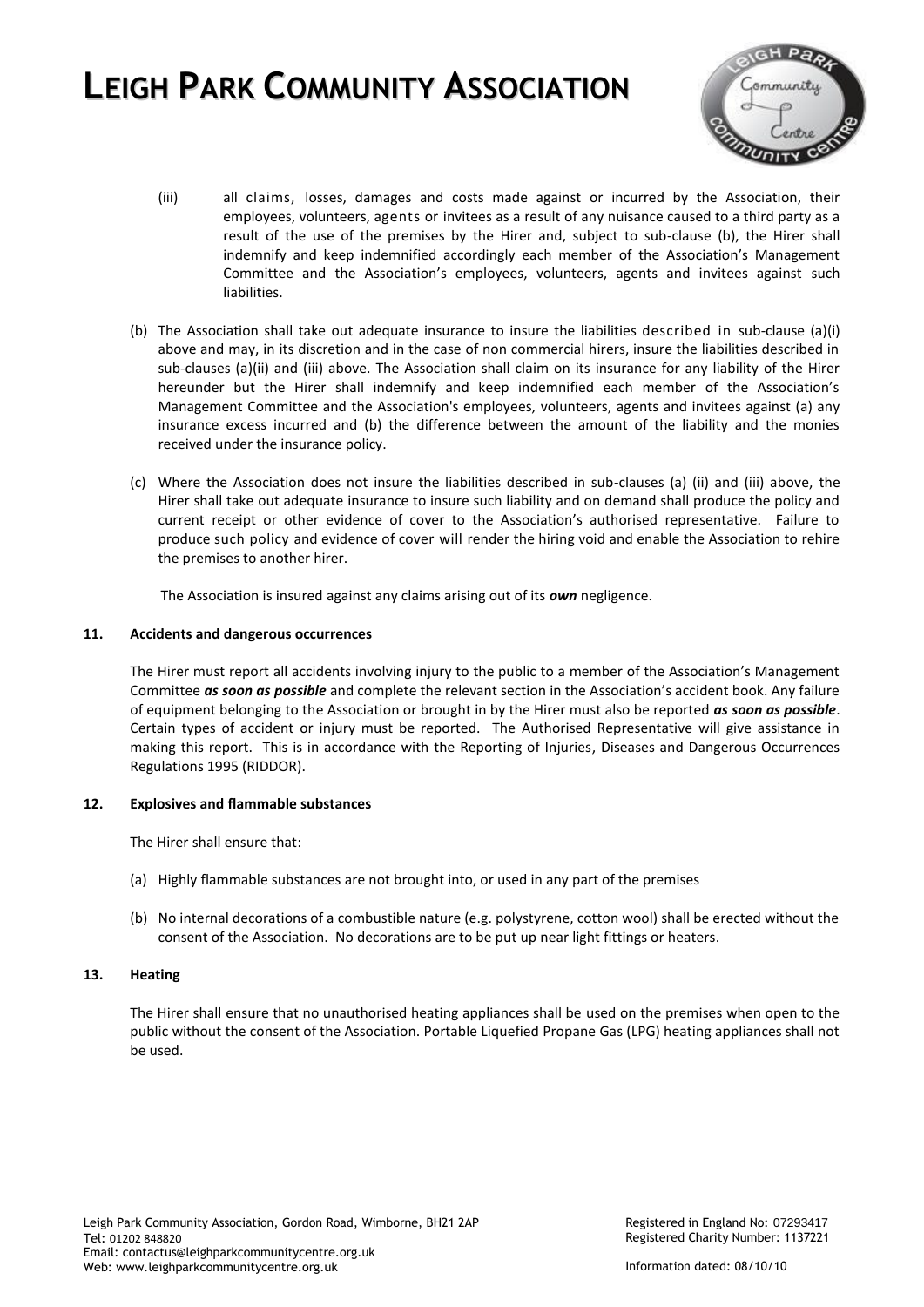

## **14. Drunk and disorderly behaviour and supply of illegal drugs**

The Hirer shall ensure that in order to avoid disturbing neighbours and to avoid violent or criminal behaviour, care shall be taken to avoid excessive consumption of alcohol. Drunk and disorderly behaviour shall not be permitted either on the premises or in its immediate vicinity. Alcohol shall not be served to any person suspected of being drunk or to any person suspected of being under the age of 18. Any person suspected of being drunk, under the influence of drugs or who is behaving in a violent or disorderly way shall be asked to leave the premises. No illegal drugs may be brought onto the premises.

## **15. Smoking**

The HIRER shall ensure that no smoking takes place anywhere in the building, in compliance with the new No Smoking in Public Places Act.

## **16. Animals**

The Hirer shall ensure that no animals (including birds) except guide dogs are brought into the premises, other than for a special event agreed to by the Association. No animals whatsoever are to enter the kitchen at any time.

## **17. Compliance with the Children Act 1989 and subsequent legislation, including work with vulnerable adults**

The Hirer shall ensure that any activities for children under eighteen years of age and vulnerable adults comply with the provisions of The Children Act of 2004 and subsequent legislation, and that only persons who have passed the appropriate Criminal Records Bureau (CRB) checks be responsible for these activities. The Hirer shall provide the Association with a copy of their CRB Check and Child Protection Policy with the completed Hiring Agreement.

## **18. Fly posting**

The Hirer shall not carry out or permit fly posting or any other form of unauthorised advertisements for any event taking place at the premises, and shall indemnify and keep indemnified each member of the Association's Management Committee accordingly against all actions, claims and proceedings arising from any breach of this condition. Failure to observe this condition may lead to prosecution by the local authority.

## **19. Sale of goods**

The Hirer shall, if selling goods on the premises, comply with Fair Trading laws and any code of practice used in connection with such sales. In particular, the Hirer shall ensure that the total prices of all goods and services are prominently displayed; as shall be the organiser's name and address, and that any discounts offered are based only on Manufacturers' Recommended Retail Prices.

## **20. Film shows**

Children shall be restricted from viewing age-restricted films classified according to the recommendations of the British Board of Film Classification. Hirers should ensure that they have the appropriate copyright licences for film.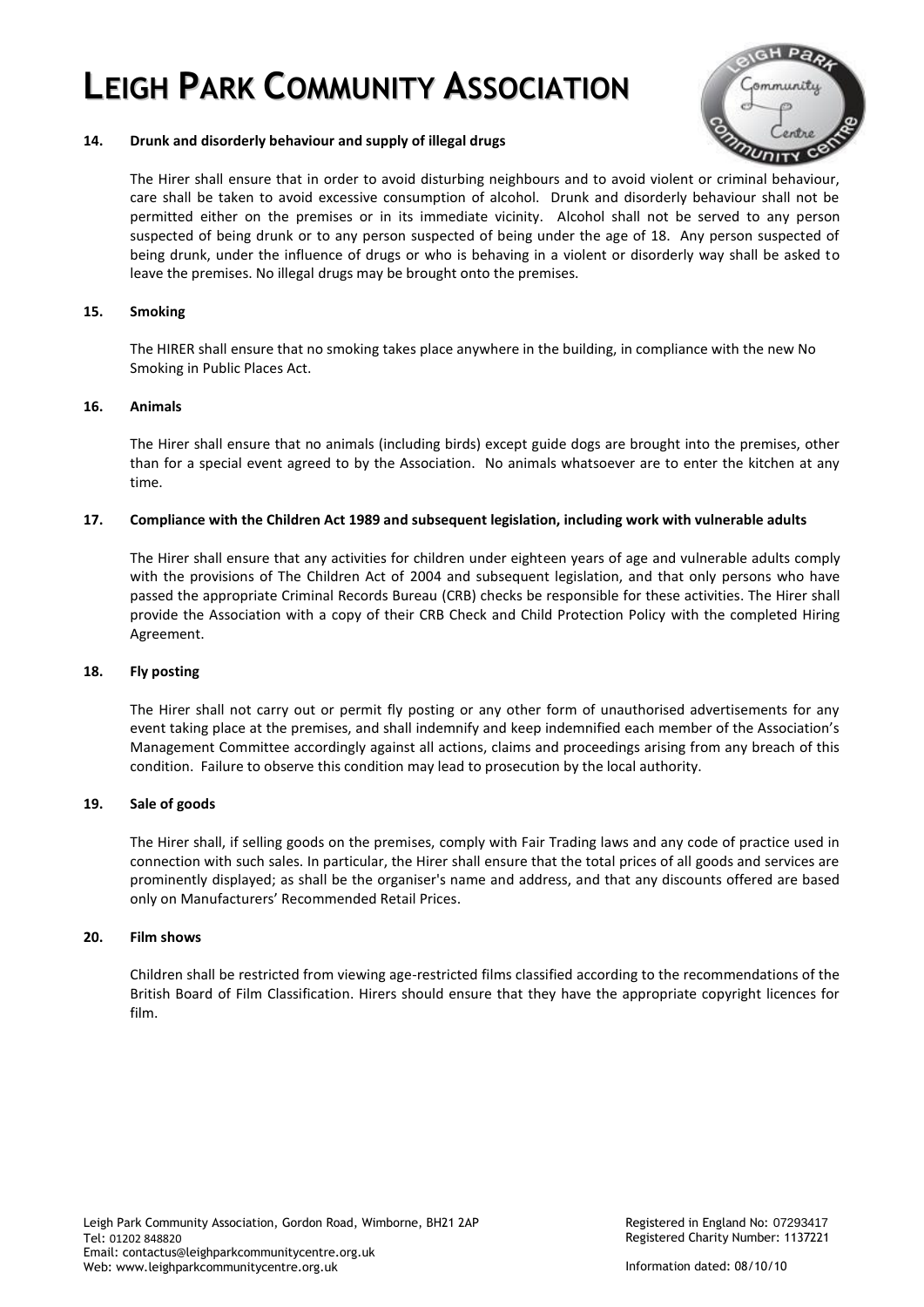

## **21. Cancellation**

If the Hirer wishes to cancel the booking before the date of the event, the following cancellation fees are in operation:

- 1 7 days Charge 100% of room hire cost
- 8 14 days Charge 50% of room hire cost
- 15 28 days Charge 25% of room hire cost
- Bookings cancelled 4 weeks or more in advance no charge

The Association reserves the right to cancel this hiring by written notice to the Hirer in the event of:

- (a) the premises being required for use as a Polling Station for a Parliamentary or Local Government election or by-election
- (b) the Association reasonably considering that
	- (i) such hiring will lead to a breach of licensing conditions, if applicable, or other legal or statutory requirements, or
	- (ii) unlawful or unsuitable activities will take place at the premises as a result of this hiring
- (c) the premises becoming unfit for the use intended by the Hirer
- (d) an emergency requiring use of the premises as a shelter for the victims of flooding, snowstorm, fire, explosion or those at risk of these or similar disasters.

In any such case the Hirer shall be entitled to a refund of any deposit already paid, but the Association shall not be liable to the Hirer for any resulting direct or indirect loss or damages whatsoever.

#### **22. End of hire**

The Hirer shall be responsible for leaving the premises and surrounding area in a clean and tidy condition, properly locked and secured unless directed otherwise, and any contents temporarily removed from their usual positions properly replaced; otherwise the Association shall be at liberty to make an additional charge.

#### **23. Noise**

The Hirer shall ensure that the minimum of noise is made on arrival and departure, particularly late at night and early in the morning.

The Hirer shall, if using sound amplification equipment, make use of any noise limitation device provided at the premises and comply with any other licensing condition for the premises.

#### **24. Stored equipment**

The Association accepts no responsibility for any stored equipment or other property brought onto or left at the premises, and all liability for loss or damage is hereby excluded. All equipment and other property (other than stored equipment) must be removed at the end of each hiring, or fees will be charged for each day or part of a day at the hire fee until removed.